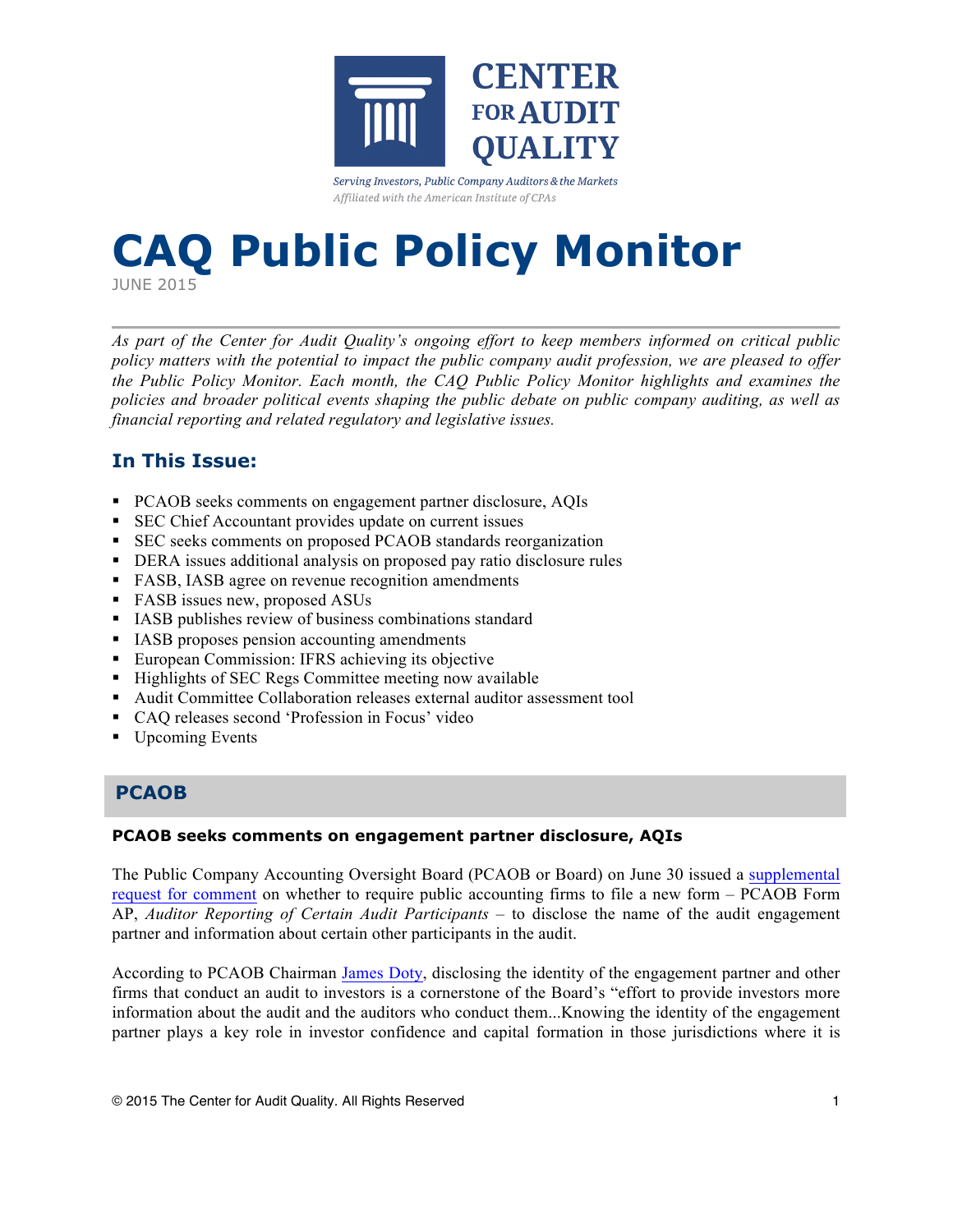provided to investors. Form AP is a middle-ground approach that would provide investors this disclosure in a manner that responds to auditors' concerns about risk."

Under the proposal:

- Form AP would filed on the PCAOB website and would be available in a searchable database. Users would be able to search Form APs by engagement partner and by company.
- The basic filing deadline would 30 days after the date the auditor's report is first included in a document filed with the Securities and Exchange Commission (SEC or Commission), with a shorter deadline of 10 days for IPOs to ensure the information would be available prior to any IPO road show.
- Firms would file Form AP through the PCAOB's existing web-based Registration, Annual, and Special Reporting system using the username and password they were issued in connection with the registration process. The PCAOB would develop a template that would allow firms to submit multiple forms simultaneously using an extensible markup language (XML).
- § Disclosure of certain information about non-accounting firm participants in the audit would be required only if, in the current period, the auditor was required to supervise other persons that are not: (1) other accounting firms; (2) the auditor's own employees; or (3) entities that are controlled by or are under common control with the auditor, or employees of such entities.

The deadline for submitting comments on the supplemental request is August 31.

The PCAOB also issued a [concept release](http://pcaobus.org/Rules/Rulemaking/Docket%20041/Release_2015_005.pdf) on the content and possible uses of a group of potential audit quality indicators  $(AOIs) - a$  portfolio of quantitative measures that may provide new insights about how to evaluate the quality of audits and how high quality audits are achieved.

"Today," [Chairman Doty said](http://pcaobus.org/News/Speech/Pages/06302015_Doty_AQI.aspx), "important aspects of audits are behind the scenes; little is known other than the name of the firm that conducted it and the fee. In an environment where all audits look alike on paper, it should be no surprise that there is considerable pressure and competition on the basis of fees. With more information about the inputs to audits, I hope to balance that pressure with more competition on quality as well."

The concept release seeks comments on 28 potential AQIs, covering three broad categories:

- § *Audit Professionals*: measures dealing with the availability, competence, and focus of those performing the audit;
- § *Audit Process*: measures concerning an audit firm's tone at the top and leadership, incentives, independence, investment in infrastructure needed to support quality auditing, and monitoring and remediation activities; and
- § *Audit Results*: measures relating to financial statements (such as the number and impact of restatements, and measures of financial reporting quality), internal control over financial reporting, going concern reporting, communications between auditors and audit committees, and enforcement and litigation.

The PCAOB also seeks comments on AQIs' potential availability and value to:

§ Audit Committees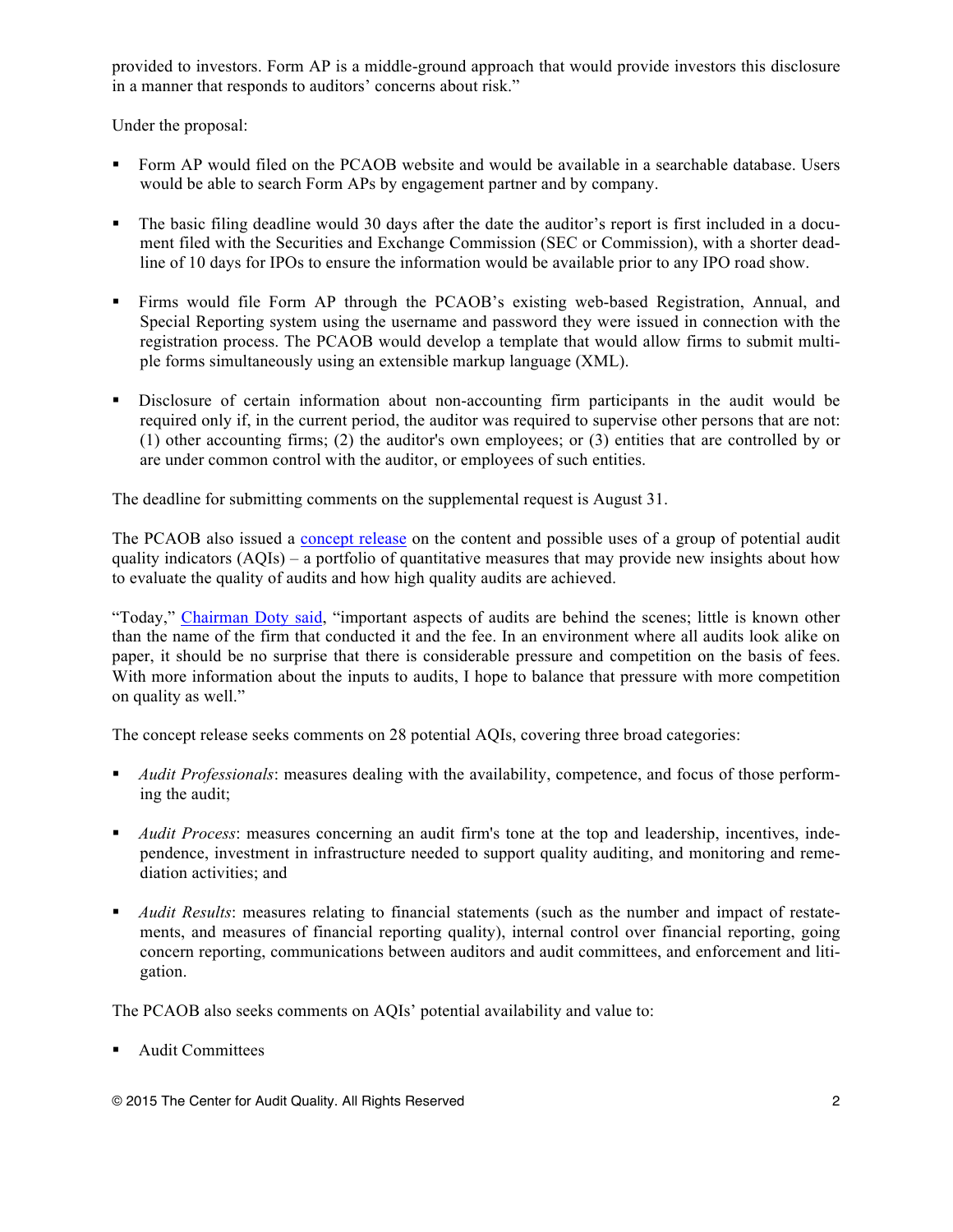- Audit Firms
- Investors
- The PCAOB (and other regulators)

The deadline for submitting comments on the concept release is September 28. The PCAOB also plans to hold a roundtable on the concept release and comments received in the fourth quarter of 2015.

#### CAQ Point of View:

The CAQ [commended](http://www.thecaq.org/newsroom/2015/06/30/caq-responds-to-pcaob-concept-release-on-audit-quality-indicators) the PCAOB for its ongoing efforts to develop AQIs, to "help audit committees by providing them with context and insight to supplement inspection findings, thus offering a more complete picture of audit quality."

# **SEC**

# **SEC Chief Accountant provides update on current issues**

The SEC's Office of the Chief Accountant (OCA) and Division of Corporation Finance (CorpFin) are "actively developing a recommendation to the Com-mission in the form of a concept release intended to seek feedback regarding how investors currently use the information provided in audit committee disclosures as well as feedback on the usefulness of potential enhancements, including additional disclosures," Chief Accountant James Schnurr said in a [June 5 speech](http://www.sec.gov/news/speech/remarks-34th-sec-financial-reporting-institute-conference.html). He anticipates "being in position to recommend that the Commission publish the release for public comment in the near future."

Schnurr said he is "particularly interested in learning more from investors, audit committees, auditors, and others regarding current audit committee disclosures related to oversight of the independent auditor and whether the disclosures should be refined to provide more insight into the information the audit committee used and the factors they considered in executing their oversight of the external auditor."

He also discussed the future prospects for International Financial Reporting Standards (IFRS), implementing the new revenue recognition standard, and PCAOB standard setting:

- § Schnurr reiterated that SEC staff have heard from preparers, investors, auditors, regulators, and standard setters that, while there is continued support for the objective of a single set of high-quality, globally accepted accounting standards, there is virtually no support for having the SEC mandate IFRS for all registrants, and there is little support for an option allowing U.S. companies to prepare their financial statements using IFRS. For Schnurr, continued collaboration between the Financial Accounting Standards Board (FASB) and International Accounting Standards Board (IASB) "is the only realistic path" forward.
- With regard to the new revenue recognition standard, Schnurr said he is "encouraged that preparers, auditors, and standard setters are working together to identify, evaluate and resolve issues in a consistent manner across all industries and transaction types…Evaluating issues across industries and transaction types under the standard is critical because an important objective of the standard was to eliminate industry guidance and practices." Because of this, "the starting point for the identification of performance obligations might differ from today. We anticipate that the number of performance obligations identified will change relative to existing guidance. In some cases there could be more promises to include, such as marketing incentives, while in other cases there could be fewer."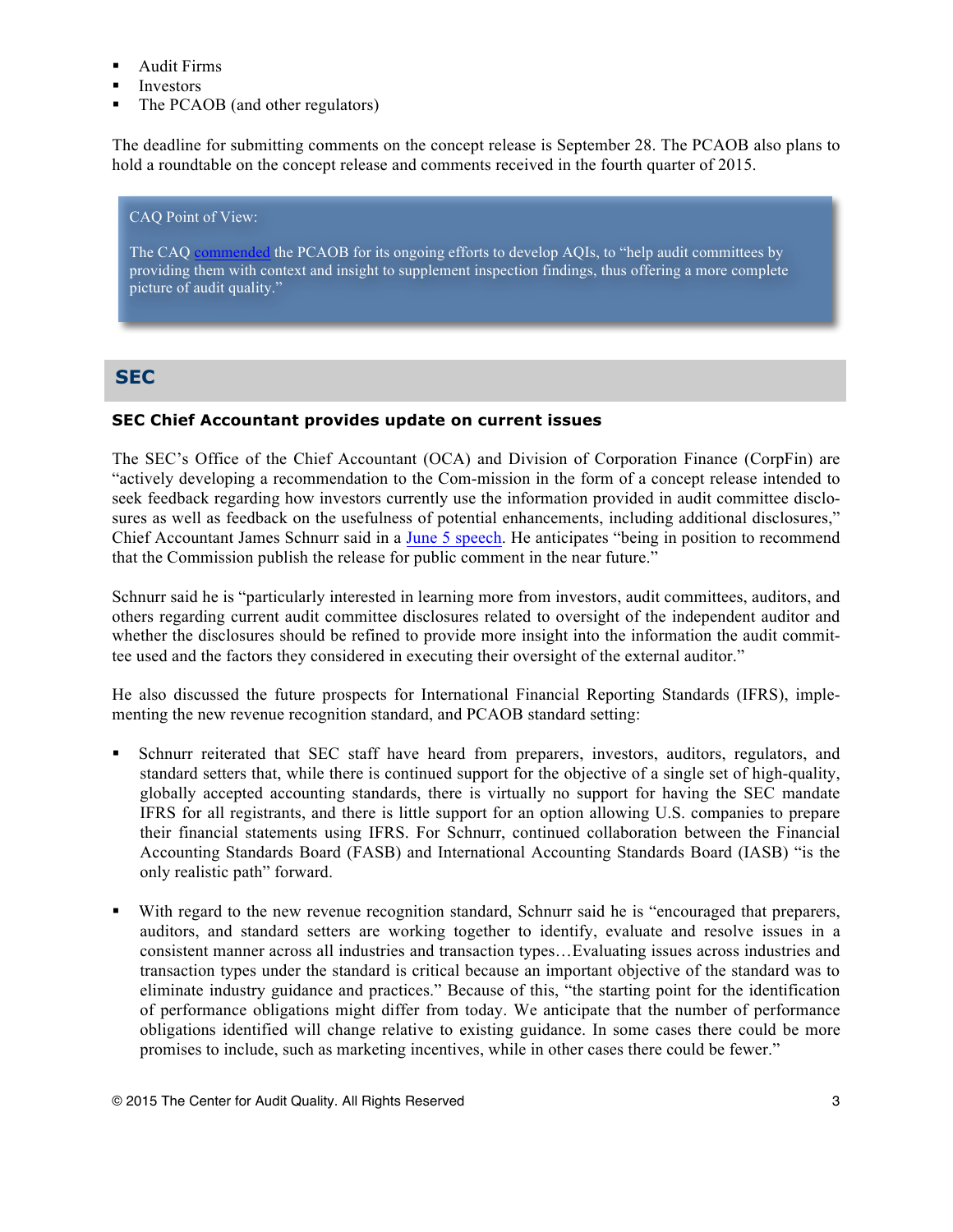In a [December 2014 speech,](http://www.sec.gov/News/Speech/Detail/Speech/1370543609306) Schnurr urged the PCAOB to accelerate the pace of standard setting. In the June speech, Schnurr said he is "optimistic that the PCAOB should be able to make significant and meaningful changes that will help improve the quality and pace of its standard setting efforts. Such improvements have strong potential to influence the quality of audits for the benefit of investors."

# **SEC seeks comments on proposed PCAOB standards reorganization**

The SEC on June 19 [released for public comment](http://www.sec.gov/rules/pcaob/2015/34-75251.pdf) the PCAOB's proposed reorganization of its auditing standards and related changes to its rules and attestation, quality control, and ethics and independence standards. The deadline for submitting comments is July 16.

On March 31, the PCAOB unanimously approved the reorganization of its audit standards into a topical, integrated numbering system that integrates the existing interim and PCAOB-issued auditing standards. Assuming SEC approval, the proposed reorganization and amendments will be effective as of December 31, 2016.

# **DERA issues additional analysis on proposed pay ratio disclosure rules**

The SEC's Division of Economic and Risk Analysis (DERA) on June 4 released for public comment [additional analysis](http://www.sec.gov/comments/s7-07-13/s70713-1556.pdf) related to the SEC's [proposed rules](http://www.sec.gov/rules/proposed/2013/33-9452.pdf) for pay ratio disclosure. The analysis considers the potential effects on the pay ratio calculation of excluding different percentages of employees.

The rules, which the SEC proposed in September 2013, would require public companies to disclose the median of the annual total compensation of all employees; the chief executive officer's (CEO) annual total compensation; and the ratio of the median of the annual total compensation of all employees to the CEO's annual total compensation. DERA believes the analysis will be informative for evaluating the potential effects on the accuracy of the pay ratio calculation of excluding different percentages of certain categories of employees, such as employees in foreign countries, part-time, seasonal, or temporary employees as suggested by commenters.

The deadline for submitting comments on the DERA analysis is July 6.

# **FASB/IASB**

## **FASB, IASB agree on revenue recognition amendments**

The FASB and IASB [met on June 22](http://www.fasb.org/cs/ContentServer?c=FASBContent_C&pagename=FASB%2FFASBContent_C%2FActionAlertPage&cid=1176166135278) to discuss implementation questions about the guidance on principal versus agent considerations in Topic 606, *Revenue from Contracts with Customers*, and IFRS 15, *Revenue from Contracts with Customers*. The boards tentatively agreed to similar amendments for Topic 606 and IFRS 15, including:

- § To amend the guidance on principal versus agent considerations to clarify that a specified good or service is a distinct good or service (or distinct bundle of goods or services);
- § To amend the guidance on principal versus agent considerations to clarify the application of the control principle in the context of services;
- § To amend the guidance on principal versus agent considerations to clarify the role of the indicators in paragraph 606-10-55-39 of Topic 606 and paragraph B37 of IFRS 15; and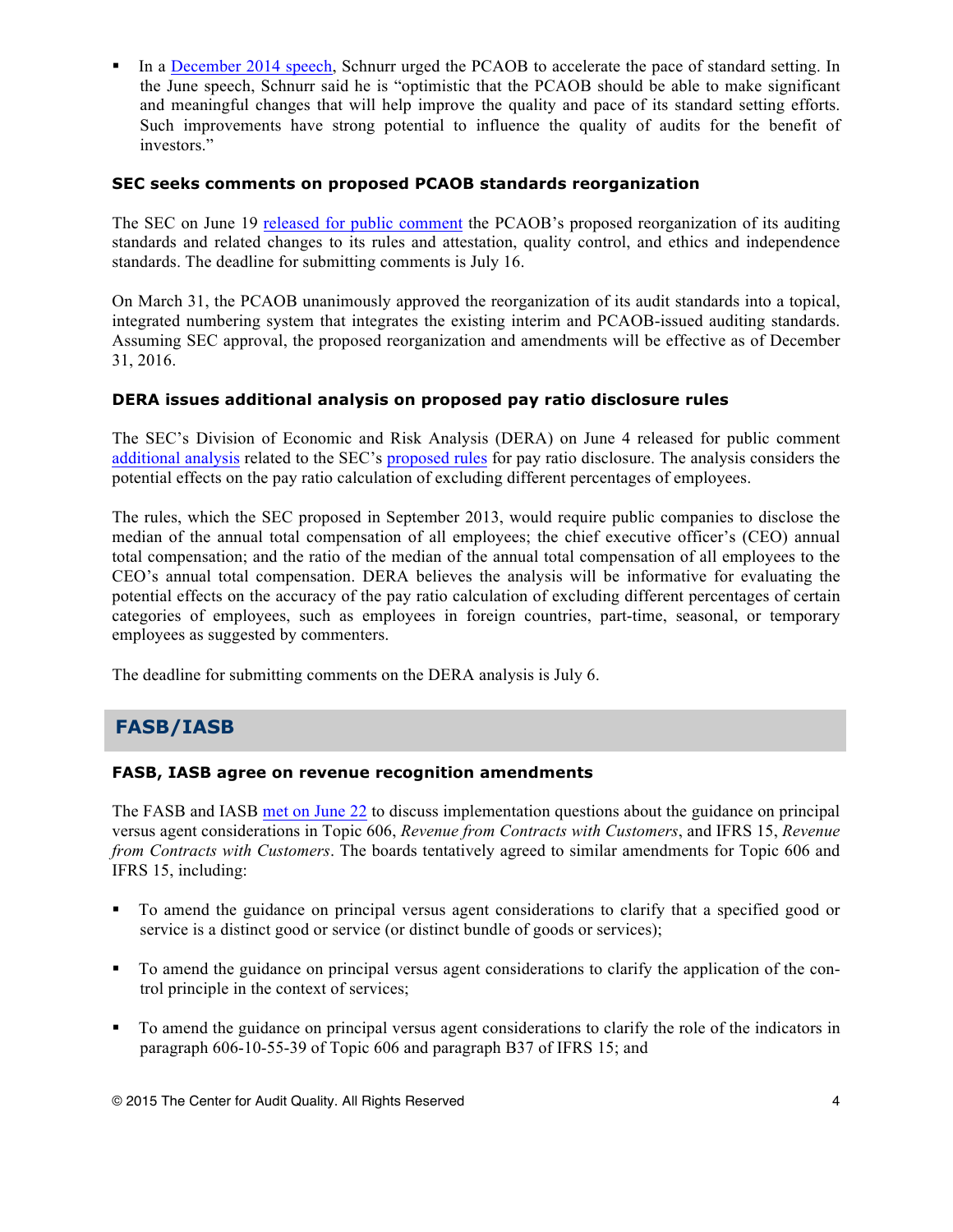§ To amend the principal versus agent examples in Topic 606 and IFRS 15, and to include some additional examples, to clarify the application of the principal versus agent guidance.

The FASB will discuss the topic of estimating gross revenue as a principal at a future Board meeting, and plans to include that issue and principal versus agent considerations in a single Exposure Draft. The IASB will incorporate its tentative decisions about the guidance on principal versus agent considerations within the Exposure Draft of proposed clarifications to IFRS 15 that it plans to publish in July.

# **FASB issues new, proposed ASUs**

The FASB issued one new Accounting Standards Update (ASU) in June:

- § [ASU 2015-10](http://www.fasb.org/jsp/FASB/Document_C/DocumentPage?cid=1176166123481&acceptedDisclaimer=true), *Technical Corrections and Improvements*, includes items raised through the *FASB Accounting Standards Codification*'s feedback mechanism and that the FASB concluded met the scope of its project to perpetually update, clarify, and improve the Codification. The Board determined that these changes, while not expected to have a significant effect on current accounting practice or create a significant administrative cost to most entities, go beyond those considered maintenance updates and as such should undergo due process. The amendments included in this ASU will apply to all reporting entities within the scope of the affected accounting guidance. Amendments that require transition guidance are effective for all entities for fiscal years, and interim periods within those fiscal years, beginning after December 15, 2015. Early adoption is permitted, including adoption in an interim period. The effective date for all other amendments is June 12. The topics amended by the ASU include:
	- o Subtopic 205-20, *Presentation of Financial Statements – Discontinued Operations*
	- o Subtopic 230-10, *Statement of Cash Flows*
	- o Subtopic 255-10, *Changing Prices*
	- o Subtopic 274-10, *Personal Financial Statements*
	- o Subtopics 310-10, 20, 30, *Receivables*
	- o Subtopic 320-10, *Investments – Debt and Equity Securities*
	- o Subtopic 325-40, *Investments – Other – Beneficial Interests in Securitized Financial Assets*
	- o Subtopic 405-20, *Liabilities – Extinguishments of Liabilities*
	- o Subtopic 410-30, *Asset Retirement and Environmental Obligations – Environmental Obligations*
	- o Subtopic 460-10, *Guarantees*
	- o Subtopic 470-30, *Debt – Participating Mortgage Loans*
	- o Subtopic 505-10, *Equity*
	- o Subtopic 605-25, *Revenue Recognition – Multiple-Element Arrangements*
	- o Subtopic 715-30, *Compensation – Retirement Benefits – Defined Benefit Plans – Pension*
	- o Subtopic 715-80, *Compensation – Retirement Benefits – Multiemployer Plans*
	- o Subtopic 718-40, *Compensation – Stock Compensation – Employee Stock Ownership Plans*
	- o Subtopic 718-740, *Compensation – Stock Compensation – Income Taxes*
	- o Subtopics 740-10, 30, *Income Taxes*
	- o Subtopics 805-10, 20, *Business Combinations*
	- o Subtopics 815-10, 20, 25, *Derivatives and Hedging*
	- o Subtopic 820-10, *Fair Value Measurement*
	- o Subtopics 860-10, 20, *Transfers and Servicing*
	- o Subtopic 944-30, *Financial Services – Insurance – Acquisition Costs*
	- o Subtopics 958-10, 205, 605, 805, 810, *Not-for-Profit Entities*

The ASU also includes amendments to certain SEC materials, such as SEC staff announcements made at various Emerging Issues Task Force (EITF) meetings.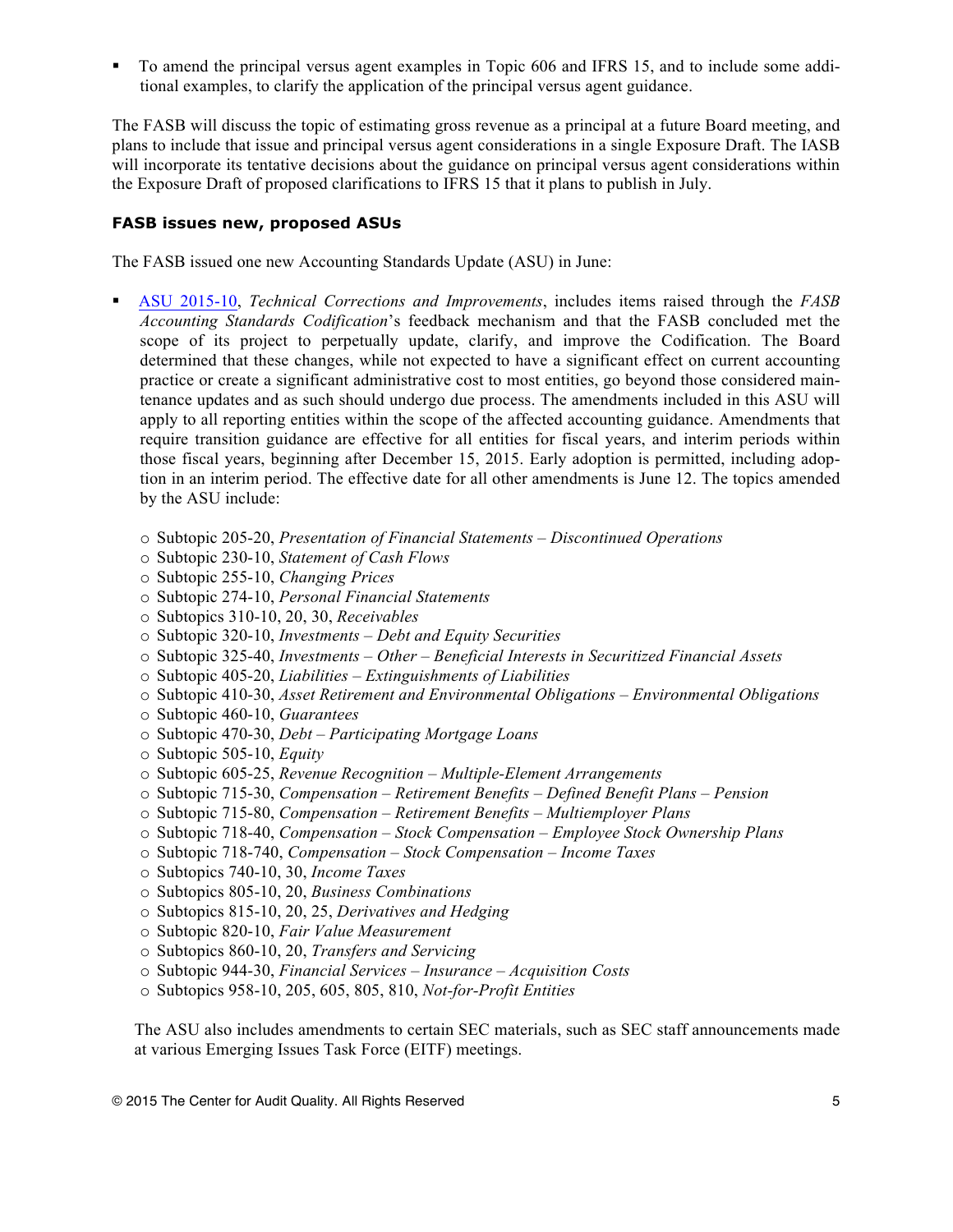The FASB also issued two proposed ASUs:

- [Proposed ASU](http://www.fasb.org/jsp/FASB/Document_C/DocumentPage?cid=1176166104088&acceptedDisclaimer=true), *Investments Equity Method and Joint Ventures (Topic 323): Simplifying the Equity Method of Accounting*, would eliminate the requirement to separately account for the basis difference of equity-method investments. Instead, an entity would recognize its equity-method investment at its cost and would no longer determine the acquisition-date fair value of the investee's identifiable assets and liabilities assumed. The deadline for submitting comments is August 4.
- § [Proposed ASU](http://www.fasb.org/jsp/FASB/Document_C/DocumentPage?cid=1176166112176&acceptedDisclaimer=true), *Compensation — Stock Compensation (Topic 718): Improvements to Employee Share–Based Payment Accounting*, would simplify several aspects of accounting for share-based payment transactions, including: income tax consequences; classification of awards as either equity or liabilities; and classification on the statement of cash flows. The deadline for submitting comments is August 14.

## **IASB publishes review of business combinations standard**

The IASB on June 17 published the [Post-implementation Review of IFRS 3](http://www.ifrs.org/Current-Projects/IASB-Projects/PIR/PIR-IFRS-3/Pages/PIR-IFRS-3.aspx), *Business Combinations*. The IASB said its review of academic literature provided evidence that generally supports the business combinations accounting requirements of IFRS 3 and related standards, particularly in relation to the usefulness of reported goodwill, other intangible assets, and goodwill impairment.

Investors, however, expressed mixed views on aspects of the current accounting for goodwill, with some preferring a return to periodic amortization of goodwill. Furthermore, many preparers, auditors, and regulators identified implementation challenges in the requirements, particularly in applying the definition of a business, measuring the fair value of contingent consideration, contingent liabilities and intangible assets, and testing goodwill for impairment on an annual basis.

Based on these findings, the IASB said it has added two projects to its research agenda to explore further the key findings. The projects will focus on: (1) the effectiveness and complexity of testing goodwill for impairment; (2) the subsequent accounting for goodwill; (3) challenges in applying the definition of a business; and (4) identification and fair value measurement of intangible assets such as customer relationships and brand names.

## **IASB proposes pension accounting amendments**

The IASB on June 18 proposed narrow-scope amendments to its pension accounting requirements. The [Exposure Draft,](http://www.ifrs.org/Current-Projects/IASB-Projects/IAS-19-Remeasurement-amendment-curtailment/Pages/IAS-19-IFRIC-14-Exposure-Draft-and-Comment-Letters.aspx) *Remeasurement on a Plan Amendment, Curtailment or Settlement/Availability of a Refund from a Defined Benefit Plan*, address the accounting when a plan amendment, curtailment, or settlement occurs during a period with the following proposed guidance. The proposed amendments affect IAS 19, *Employee Benefits*, and International Financial Reporting Interpretations Committee (IFRIC) 14, *IAS 19* – *The Limit on a Defined Benefit Asset, Minimum Funding Requirements and their Interaction*. The proposals address whether other parties' (for example, pension trustees) power to enhance benefits for plan members or wind up a plan affects the availability of a refund.

The deadline for submitting comments on the Exposure Draft is October 19.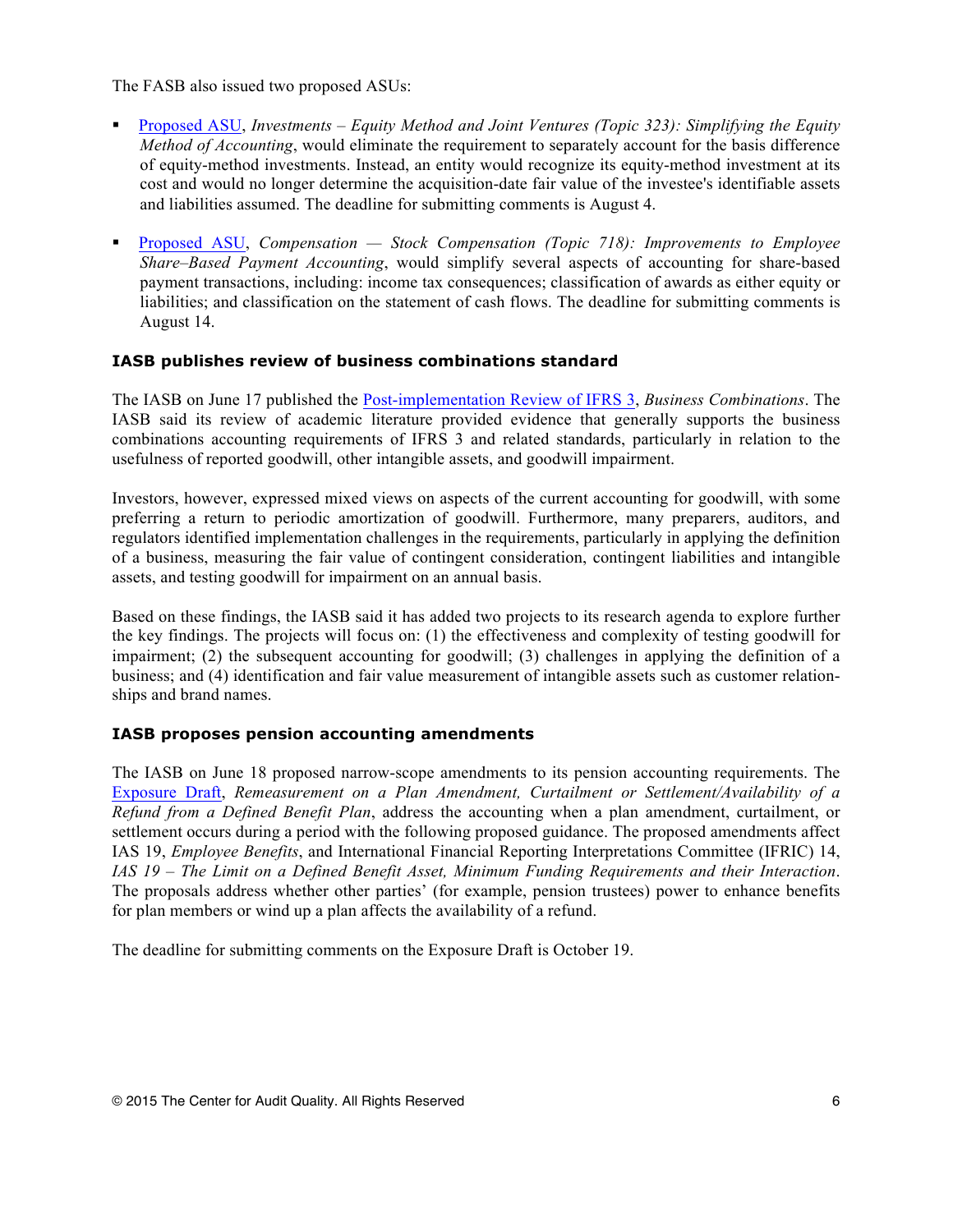# **International**

# **European Commission: IFRS achieving its objective**

The European Commission (EC) on June 18 published an [assessment](http://ec.europa.eu/finance/accounting/docs/ias-evaluation/20150618-report_en.pdf) of whether IFRS is achieving its objective of improving the efficient functioning of the European Union (EU) capital markets and the internal market. The evaluation sought to compare the situation under Regulation 1606/2002 (IAS Regulation) – which required that listed EU companies prepare their financial statement in accordance with IFRS – with what would have been the case had IFRS not been adopted.

In general, the EC "found that the IAS Regulation has increased the transparency of financial statements through improved accounting quality and disclosure and greater value-relevance of reporting, leading to more accurate market expectations including analysts' forecasts. It also led to greater comparability between financial statements within and across industries and countries although some differences persist." The Commission also "found evidence of improved capital market outcomes: higher liquidity; lower costs of capital; increased cross-border transactions; easier access to capital at EU and global level; improved investor protection and maintenance of investor confidence."

Specific findings include:

- Companies were mostly positive about their experience with IFRS and said that, in most cases, benefits outweighed costs.
- Financial statement users largely supported IFRS for improving the transparency and comparability of financial statements.
- § Most stakeholders said the process through which IFRS become part of EU law works well.

The report also recommended improvements, including:

- § "Findings suggested most complexity is unavoidable as it arises from the underlying complexity of business; although standards are not industry specific, they were considered flexible enough to accommodate most business models but there was some concern about their suitability for long-term investors and about the volume of disclosures."
- Some evidence showed that certain differences in enforcement persist between member states.
- § "Some feedback suggested that, more recently, the trade-off between costs and benefits has been adversely affected by frequent changes to standards, their complexity and the increasing volume of disclosures."
- The EC "urges the IASB to strengthen their impact analyses, to consider the specific needs of investors with different investment time horizons and to provide specific solutions, in particular to longterm investors, when developing their standards."
- The EC "supports IFRS as global standards and continues to urge the U.S. SEC to adopt IFRS for use by its domestic companies."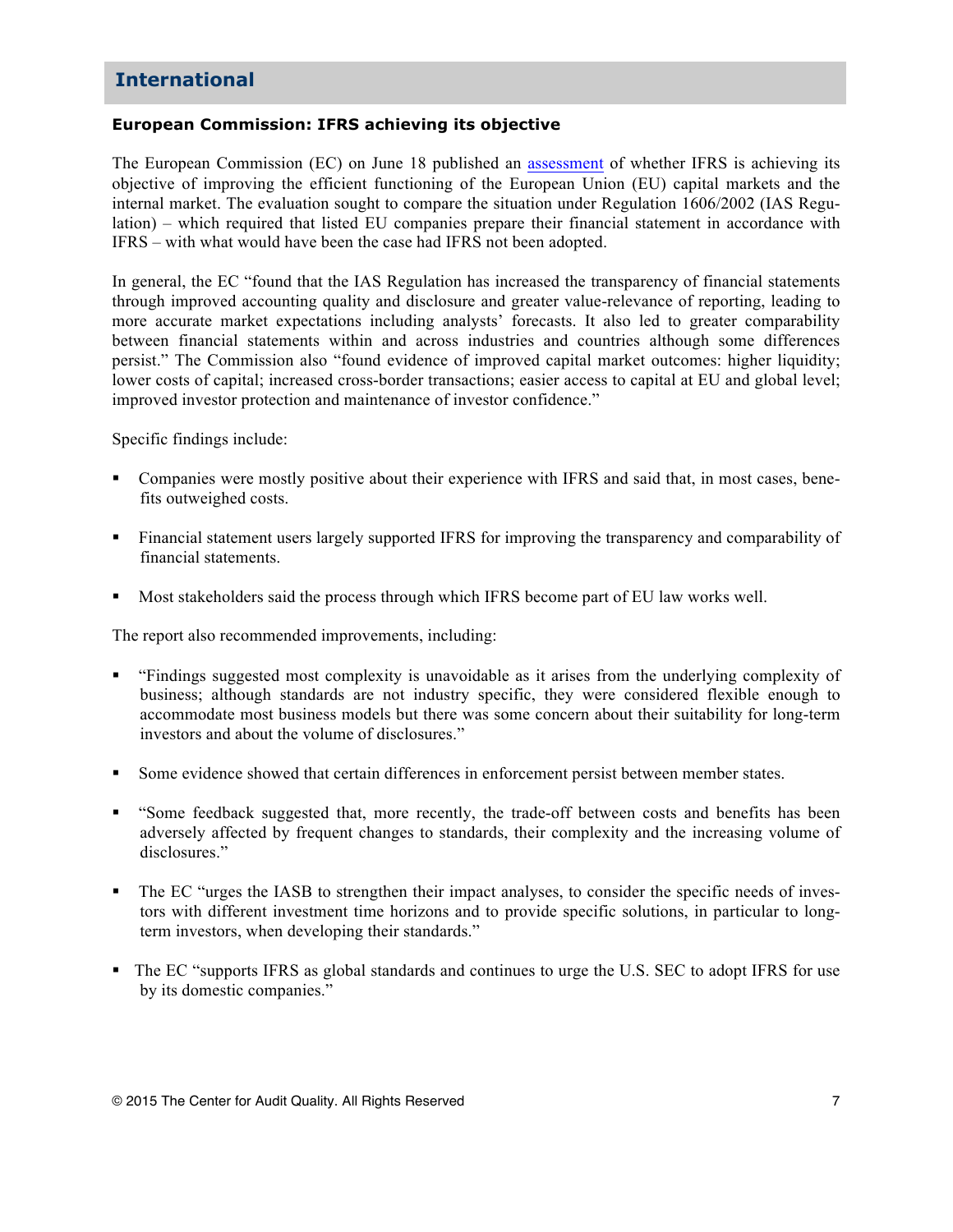# **CAQ Updates**

## **Highlights of SEC Regs Committee meeting now available**

The Center for Audit Quality (CAQ) has posted [highlights](http://www.thecaq.org/docs/default-source/sec-regulation-committee-hightlights/sec-regulations-committee-highlights-march-31-2015.pdf?sfvrsn=0) from the March 31 meeting of the SEC Regulations Committee with SEC staff. Among the topics addressed were:

- Revenue recognition standard
- Reporting implications of FASB's new consolidation standard
- § Recent trends related to predecessor financial statements in spinoffs and IPOs
- § Auditor change disclosures for mandatory audit firm rotation
- § Application of Regulation S-X Rule 3-14 in a registration statement
- § Applicability of Item 302(a) of Regulation S-K, *Selected Quarterly Financial Data*, in a non-IPO Form S-1 registration statement

## **Audit Committee Collaboration releases external auditor assessment tool**

The Audit Committee Collaboration on June 2 released a [resource](http://auditcommitteecollaboration.org/auditor_assessment_tool_worldwide.pdf) to assist audit committees around the globe in evaluating the external auditor to assess the quality of the audit, or to select or recommend the retention of the audit firm. *External Auditor Assessment Tool: A Reference for Audit Committees Worldwide* (Tool), while comprehensive, avoids a "one size fits all" approach. It is instead a focused yet scalable resource that encourages proactive efforts by audit committees.

The Tool contains 18 sets of sample questions that the audit committee, or its counterpart, could consider asking to gauge the quality of:

- § Services and sufficiency of resources provided by the auditor;
- Communication and interaction with the auditor; and
- The auditor's independence, objectivity, and professional skepticism.

The Tool also includes a sample form and rating scale for obtaining input from company personnel about the external auditor, and resources for additional reading that can benefit audit committees and others charged with corporate governance.

The updated [U.S. version](http://auditcommitteecollaboration.org/auditor_assessment_tool_us.pdf) of the *External Auditor Assessment Tool*, also published on June 2, contains a detailed appendix that highlights relevant U.S. requirements and standards.

In addition to the CAQ, the Audit Committee Collaboration's members include the Association of Audit Committee Members, Inc.; Independent Directors Council; National Association of Corporate Directors; NYSE Governance Services; and Tapestry Networks.

## **CAQ releases second 'Profession in Focus' video**

The CAQ on June 29 released the [second episode](https://www.youtube.com/watch?v=m8NEi_uC5YY&feature=youtu.be) of its new online video series, *Profession in Focus*. In this episode, CAQ Executive Director Cindy Fornelli talks with Nick Land, Chairman of the Audit and Risk Committee at Vodafone Group.

According to Land, new requirements for audit committee and auditor reporting in the United Kingdom have already had a beneficial impact. "From an audit committee point of view, [the new requirements have] made us even more engaged." They have "made us think much more carefully about how we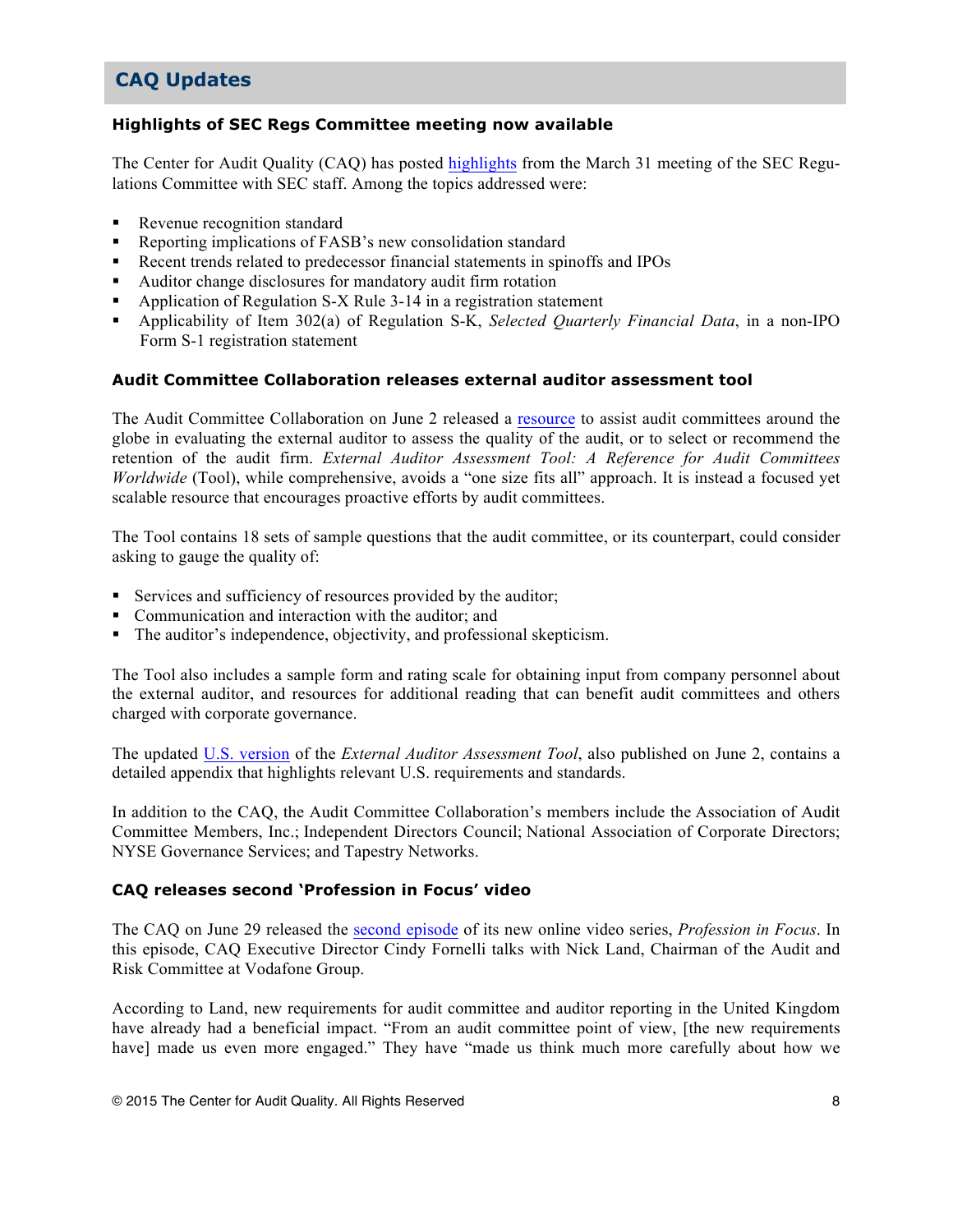interact with the auditor." He adds that the reaction from investors to the new reporting at Vodafone and elsewhere has been "very positive."

Land and Fornelli also discuss the development of audit quality indicators (AQIs) in both the United Kingdom and United States. "The work you are doing is very timely," Land said, referring to the CAQ Approach to Audit Quality Indicators. "I and many of my colleagues chairing audit and risk committees are struggling with how do we, in a more organized and systematic way, assess the effectiveness of the auditor."

The video series is [archived](http://www.thecaq.org/resources/video-library/profession-in-focus) on the CAQ website.

# **Upcoming Events**

# **July 5-8**

IIA International Conference, Vancouver, Canada [\(Link](https://ic.globaliia.org/))

**July 13-14**

AICPA National Advanced Accounting and Auditing Technical Symposium, Baltimore, MD [\(Link\)](http://www.cpa2biz.com/AST/Main/CPA2BIZ_Primary/AuditAttest/PRDOVR~PC-NAA/PC-NAA.jsp)

## **July 15**

U.S. Chamber of Commerce Event, "SEC Enforcement: Recommendations on Current Processes and Practices," Washington, DC [\(Link](https://www.uschamber.com/event/sec-enforcement-recommendations-current-processes-and-practices))

# **July 16**

PCAOB Forum on Auditing in the Small Business Environment, New York, NY ([Link](http://pcaobus.org/News/Events/Pages/SBF_NewYork.aspx))

#### **July 16**

Anti-Fraud Collaboration Webcast, "Deterring Financial Fraud: What Else Can Be Done?" [\(Link\)](https://event.on24.com/eventRegistration/EventLobbyServlet?target=registration.jsp&eventid=1005603&sessionid=1&key=3AA4DBB737EA81ADFE17A72835A5AF70&sourcepage=register)

**July 20-24** IASB Board Meeting, London, UK [\(Link\)](http://www.ifrs.org/Meetings/Pages/IASB-Meeting-July-2015.aspx)

## **September 16-18**

AICPA National Conference on Banks & Savings Institutions, Washington, DC [\(Link\)](http://www.cpa2biz.com/AST/Main/CPA2BIZ_Primary/AuditAttest/PRDOVR~PC-BANK/PC-BANK.jsp)

# **September 21-25**

IAASB Board Meeting, New York, NY [\(Link\)](http://www.ifac.org/auditing-assurance/meetings/new-york-usa-10)

**September 24** PCAOB Forum for Auditors of Broker-Dealers, Jersey City, NJ [\(Link\)](http://pcaobus.org/News/Events/Pages/BDF_JerseyCity.aspx)

#### **September 26-29** NACD Global Board Leaders' Summit, Washington, DC [\(Link\)](http://www.nacdonline.org/Conference/content.cfm?ItemNumber=4755)

**September 27-30** ICI Tax and Accounting Conference, Orlando, FL ([Link\)](http://www.ici.org/events/upcoming/conf_15_tac)

**September 30-October 2** CII Fall Conference, Boston, MA [\(Link](http://www.cii.org/calendar_day.asp?date=9/30/2015))

© 2015 The Center for Audit Quality. All Rights Reserved 9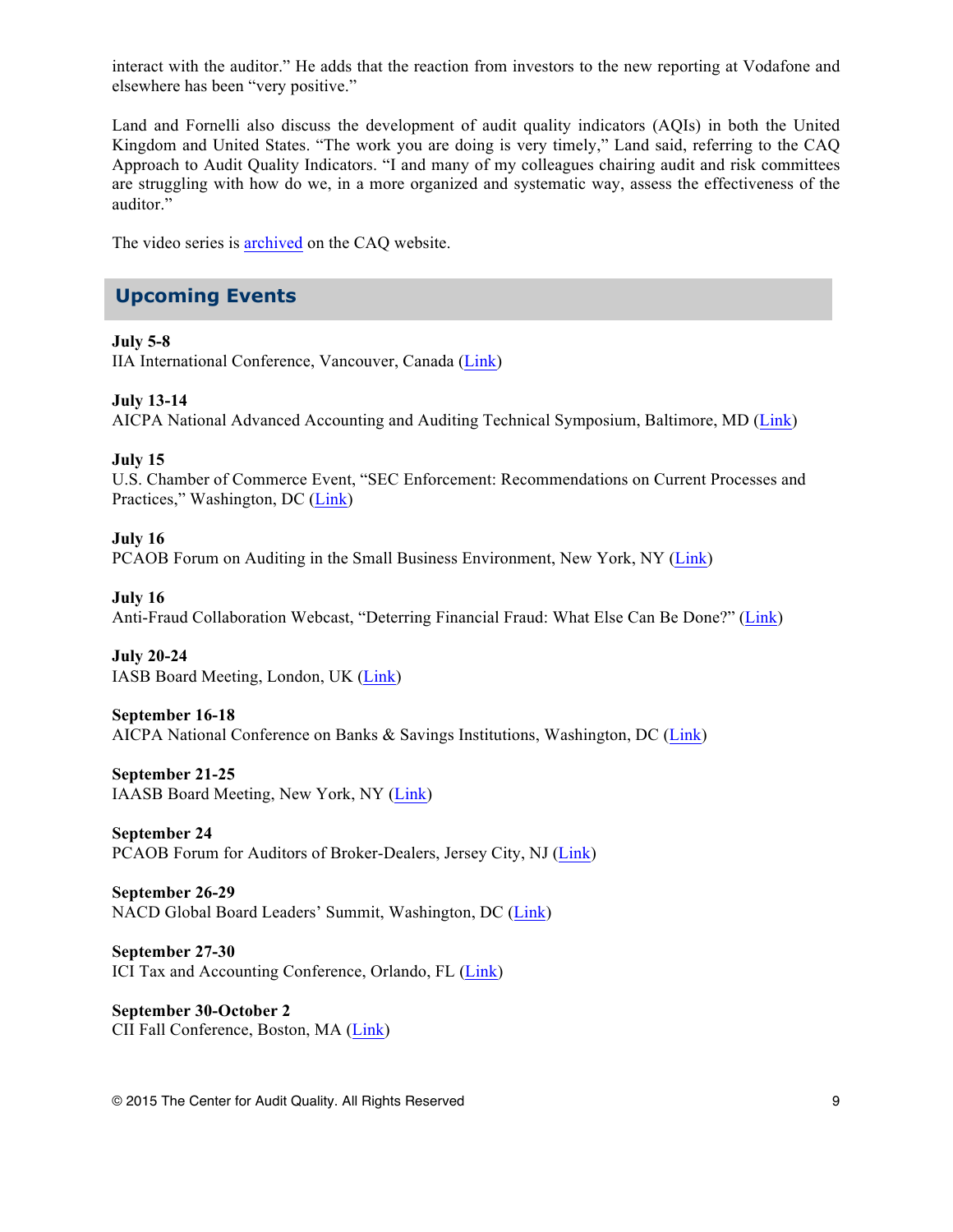**October 6** U.S. Chamber of Commerce Cybersecurity Summit, Washington, DC ([Link\)](https://www.uschamber.com/event/fourth-annual-cybersecurity-summit)

**October 6** PCAOB Forum on Auditing in the Small Business Environment, Pittsburgh, PA ([Link\)](http://pcaobus.org/News/Events/Pages/SBF_Pittsburgh.aspx)

**Oct 22-23** PCAOB Conference on Auditing and Capital Markets, Washington, DC [\(Link\)](http://pcaobus.org/News/Events/Pages/2015_CEA_Conference.aspx)

**October 25-28** NASBA Annual Meeting, Dana Point, CA [\(Link\)](http://nasba.org/blog/2011/01/26/2015annualmeeting/)

**October 28** PCAOB Forum for Auditors of Broker-Dealers, West Palm Beach, FL ([Link\)](http://pcaobus.org/News/Events/Pages/BDF_WestPalmBeach.aspx)

**October 29** PCAOB Forum on Auditing in the Small Business Environment, West Palm Beach, FL ([Link\)](http://pcaobus.org/News/Events/Pages/SBF_WestPalmBeach.aspx)

**November 5** ICI Cybersecurity Forum, Washington, DC [\(Link\)](http://www.ici.org/events/upcoming/conf_15_ici_cybersecurity)

**November 12-13** PCAOB Standing Advisory Group Meeting, Washington, DC [\(Link\)](http://pcaobus.org/News/Events/Pages/Nov_2015_SAG.aspx)

**November 16-17** PLI Annual SEC Reporting and FASB Forum, Dallas, TX [\(Link\)](http://www.pli.edu/Content/31st_Annual_SEC_Reporting_FASB_Forum/_/N-1z12899Z4k?ID=231658)

**December 1** PCAOB Forum for Auditors of Broker-Dealers, Las Vegas, NV ([Link](http://pcaobus.org/News/Events/Pages/BDF_LasVegas.aspx))

**December 2** PCAOB Forum on Auditing in the Small Business Environment, Las Vegas, NV ([Link](http://pcaobus.org/News/Events/Pages/SBF_LasVegas.aspx))

**December 3-4** PLI Annual SEC Reporting and FASB Forum, New York, NY [\(Link\)](http://www.pli.edu/Content/31st_Annual_SEC_Reporting_FASB_Forum/_/N-1z12899Z4k?ID=231658)

**December 7-8** AICPA Employee Benefit Plans Accounting, Auditing and Regulatory Update, Washington, DC [\(Link](http://www.cpa2biz.com/AST/Main/CPA2BIZ_Primary/EmployeeBenefitPlans/PRDOVR~PC-AAR/PC-AAR.jsp))

**December 7-11** IAASB Board Meeting, New York, NY [\(Link\)](http://www.ifac.org/auditing-assurance/meetings/new-york-usa-11)

**December 9-11** AICPA Conference on Current SEC and PCAOB Developments, Washington, DC [\(Link\)](http://www.cpa2biz.com/AST/Main/CPA2BIZ_Primary/InternationalAccounting/PRDOVR~PC-SEC/PC-SEC.jsp)

**December 14-15** PLI Annual SEC Reporting and FASB Forum, San Francisco, CA [\(Link\)](http://www.pli.edu/Content/31st_Annual_SEC_Reporting_FASB_Forum/_/N-1z12899Z4k?ID=231658)

*The Center for Audit Quality is an autonomous, nonpartisan, nonprofit organization dedicated to enhancing investor confidence and public trust in the global capital markets by fostering high-quality* 

© 2015 The Center for Audit Quality. All Rights Reserved 10